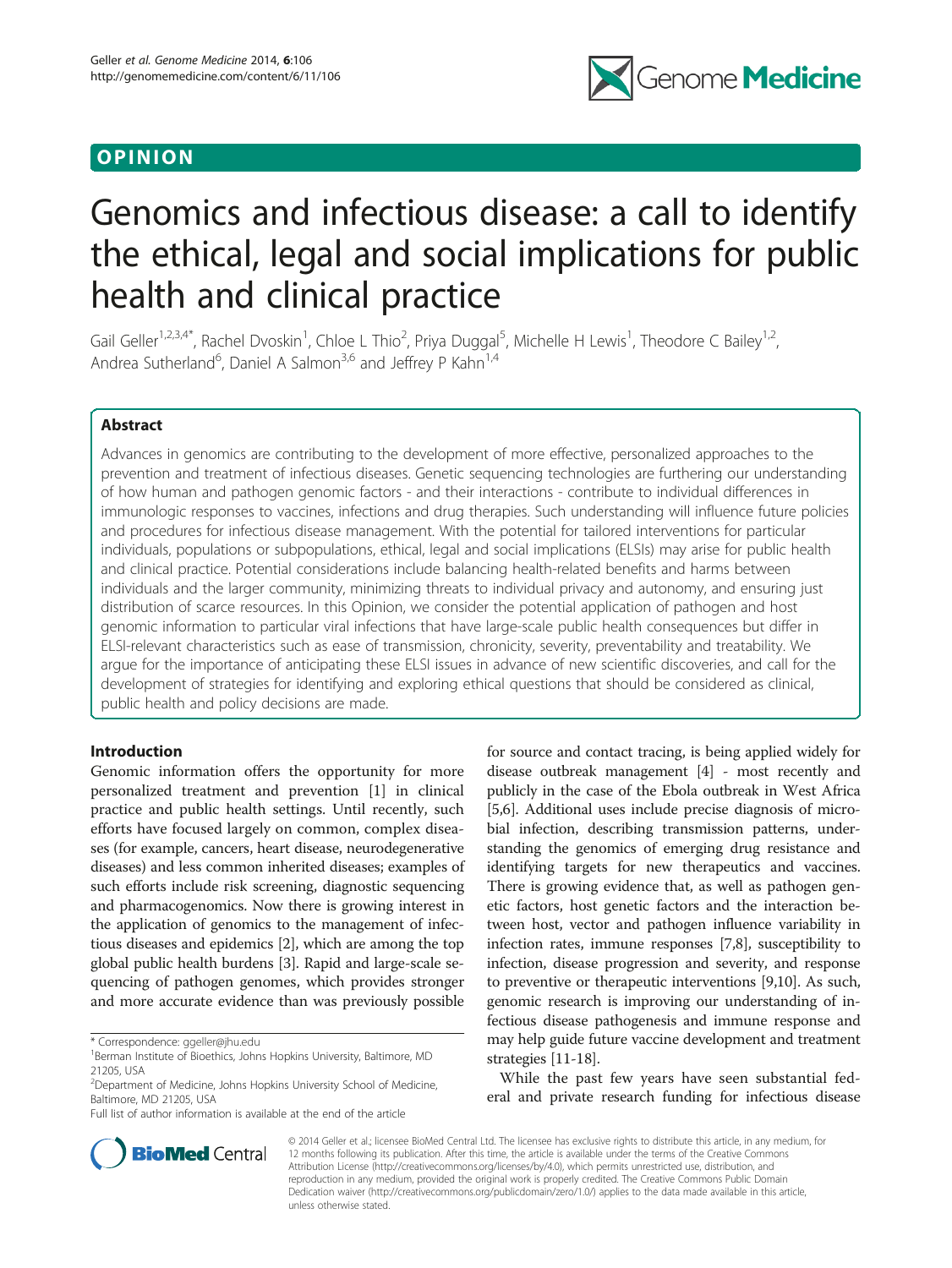genomics research, there has been little discussion of the possible ELSIs - for individuals, groups or larger society of using genomic information in the management of infectious disease. This gap may be explained in part by the current paucity of scientific advances in genomics that have practical applications to infectious disease management. Although it may be premature, we must nevertheless anticipate the possibility of ELSI-associated challenges in the future. This Opinion aims to anticipate what some of these issues might be and under what conditions they could arise. We argue that these considerations - even as the science is still developing - should become part of the agenda of researchers, clinicians, policymakers and public health officials so that the benefits of genomic applications to infectious disease are maximized while potential harms to individuals and populations are minimized.

We begin by acknowledging the existing scholarship on ELSI issues in the genomics of non-communicable diseases, and the ethical and legal issues surrounding infectious disease management. Then we briefly describe some of the epidemiologic characteristics and recent genomic advances associated with four particular infectious diseases - Ebola, pandemic influenza, hepatitis B and tuberculosis - that have large-scale public health consequences but differ in terms of ease of transmission, chronicity, severity, preventability and treatability, factors which affect a range of ELSI issues. In this section we also consider the situations under which the use of genomic information might or might not be appropriate in the management of infectious diseases. Finally, we describe some of the major ethical, legal and social issues that arise in the context of genomics and how they may play out in the management of these four specific infectious diseases.

## Relevant ethics scholarship: what we know and what might be ahead?

More than two decades of ELSI research on the application of genomics to complex diseases has produced many insights that are also relevant to infectious diseases [[19\]](#page-10-0). With regard to genetic susceptibility testing in a clinical setting, issues include the reliability, validity, confidentiality and disclosure of genetic information. In the case of clinical next-generation sequencing, and in genetic cohort studies and biobanks, pertinent issues include the interpretation of data, data storage, data sharing, informed consent and identifiability/privacy [[20-26](#page-10-0)].

However, a number of factors are unique to infectious disease, highlighting the importance of investigating whether novel ELSI issues or variations on existing issues might emerge from the application of genomics in this context. Importantly, the nature of disease transmission differs from that in other types of disease, which has implications for who is at increased risk. Inherited forms of

non-infectious diseases exhibit vertical transmission from one generation to the next. By contrast, infectious diseases can be transmitted horizontally (in addition to vertically) to unrelated or unknown individuals, and those at risk of exposure are often unaware of their risk. In addition, in the case of infectious diseases, potential benefits or harms of healthcare policy accrue to the entire population - as in the case of vaccination - in keeping with the goals of public health. The ethical tensions between the goals and implementation of personalized medicine and those of public health, though not new, are highlighted by the application of genomics to infectious disease management.

Existing literature on infectious disease policy, ethics, and law, outside the context of genomics, describes the potential for stigmatization of individuals or subpopulations, the challenge of balancing individual interests and protections (for example, privacy, autonomy, freedom of movement) against risks of harm to others and to public health, issues of justice, and employer or health professional obligations [\[27,28\]](#page-10-0).

At the intersection of genomics and infectious diseases, there has been some discussion of the ELSIs of using pathogen genomics for source and contact tracing [[29-31](#page-10-0)], but little attention has been paid to the ELSI issues regarding testing for and using host genetic information in infectious disease prevention and control. As shown in Figure [1,](#page-2-0) the introduction of genomic information to infectious disease management may complicate or exacerbate existing ELSI issues, or create variations on existing challenges for clinical practice, public health and policy making.

## Infectious diseases: epidemiology, characteristics and recent genomic advances

Infectious diseases account for a significant component of disease burden worldwide, and are responsible for a large proportion of morbidity and mortality across all areas of society [[3\]](#page-9-0). Infectious diseases vary by mode of transmission (human to human, vector-borne, waterborne, and so on) and type of pathogen (for example, bacterial, viral) [\[2](#page-9-0)]. Infectious agents can cause acute illness (for instance, influenza) or chronic illness (such as with hepatitis B virus (HBV) and HIV), and chronic illnesses can sometimes occur with few or no symptoms until the disease has become significantly advanced.

Strategies for the clinical management and public health control of different infectious diseases vary depending on the acuteness and chronicity of infection, infectivity and virulence of the causative pathogen, modes and ease of transmission, and whether there are effective treatments, vaccines, or other means of prevention. These factors, alone or in combination, are important determinants of the ELSI issues that may arise with genomic applications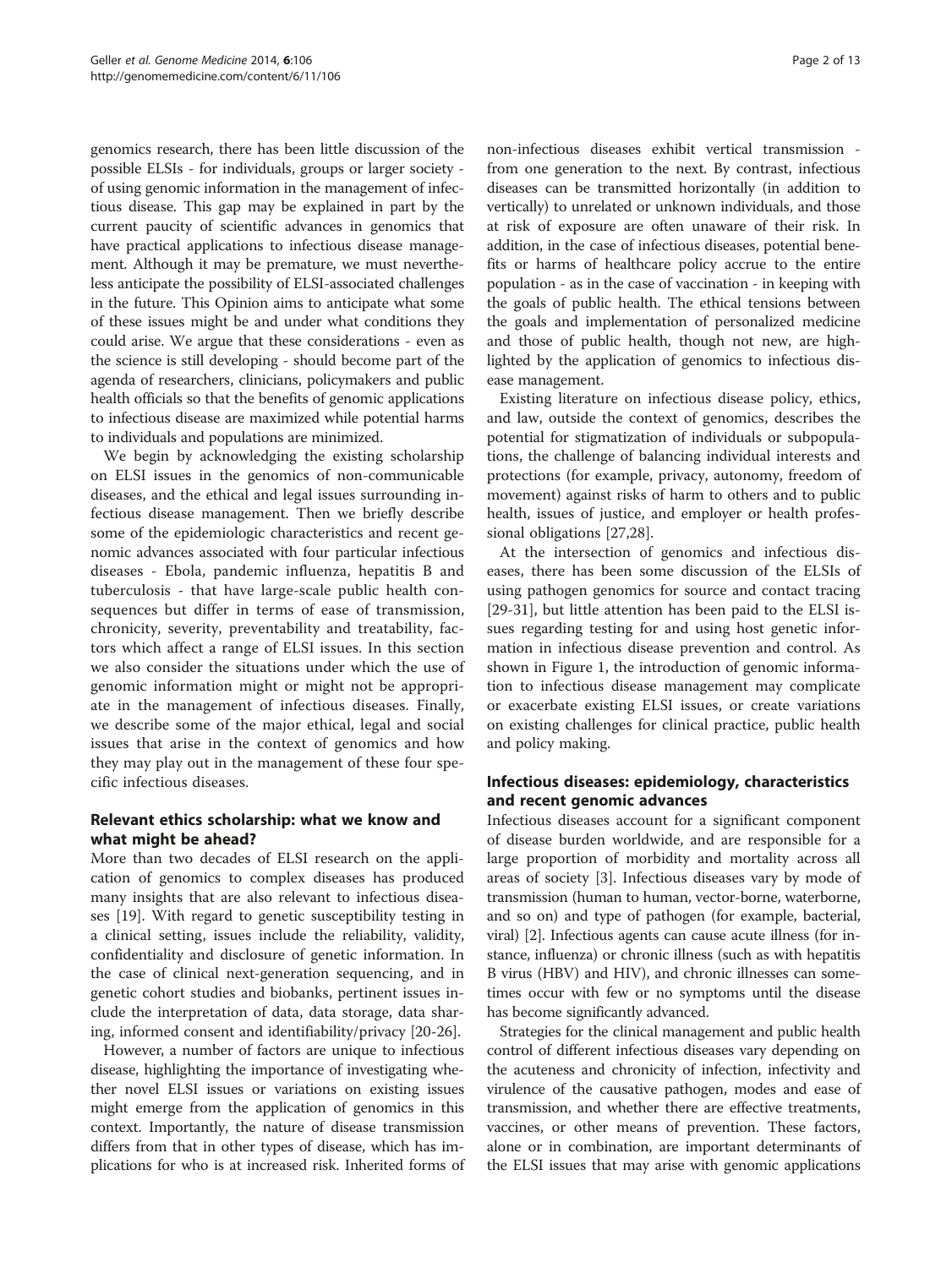<span id="page-2-0"></span>

to infectious disease. For example, whether a disease is transmitted among humans through casual or close contact influences who is at increased risk and whether they are aware of their risk. Or whether a highly contagious disease is preventable or treatable may influence the decision to implement liberty-limiting policies. The genomic variants associated with infectious diseases may be viewed as another characteristic that may or may not be useful in infectious disease management.

#### When might genomic information be relevant or useful

When safe and effective preventive or therapeutic interventions exist, it is unwarranted - indeed, unethical - to use genomic information to stratify patients or the public for treatment or disease management; all at-risk or affected individuals should receive the intervention regardless of genotype. For example, the CCR5Δ32 allele is associated with resistance to HIV-1 infection and delayed AIDS progression in HIV-infected individuals [\[32](#page-10-0)]. However, given the effectiveness of antiretroviral therapies [\[33\]](#page-10-0), treatment would never be withheld from those who carry the CCR5Δ32 genotype. In the case of the hepatitis C virus (HCV), IL28B genotype is associated with response to HCV antiviral treatment and natural clearance of the virus [\[34](#page-10-0)]. Until recently, the available forms of treatment were not 100% effective and were associated with burdensome injections and side effects [[35\]](#page-10-0). At that time, it might have been appropriate to consider genotyping at-risk individuals and offering treatment preferentially to those least likely to clear the virus spontaneously. However, with the development of combination therapies and other highly effective treatments with few side effects [[35](#page-10-0)], the individual's genotype is now irrelevant for clinical or public health decision making. Nevertheless, there are other situations and diseases for which genomic information might be useful. We describe below the epidemiology and genomics of four particular infectious diseases - Ebola, pandemic influenza, hepatitis B and tuberculosis. We chose these diseases because of their public health significance and because, as shown in Table [1,](#page-3-0) they represent different combinations of the characteristics outlined above.

#### Ebola

The recent Ebola outbreak illustrates the enormous clinical and public health challenges surrounding an infectious, high-mortality disease for which outbreaks are rare yet potentially devastating. In the past 40 years, Africa has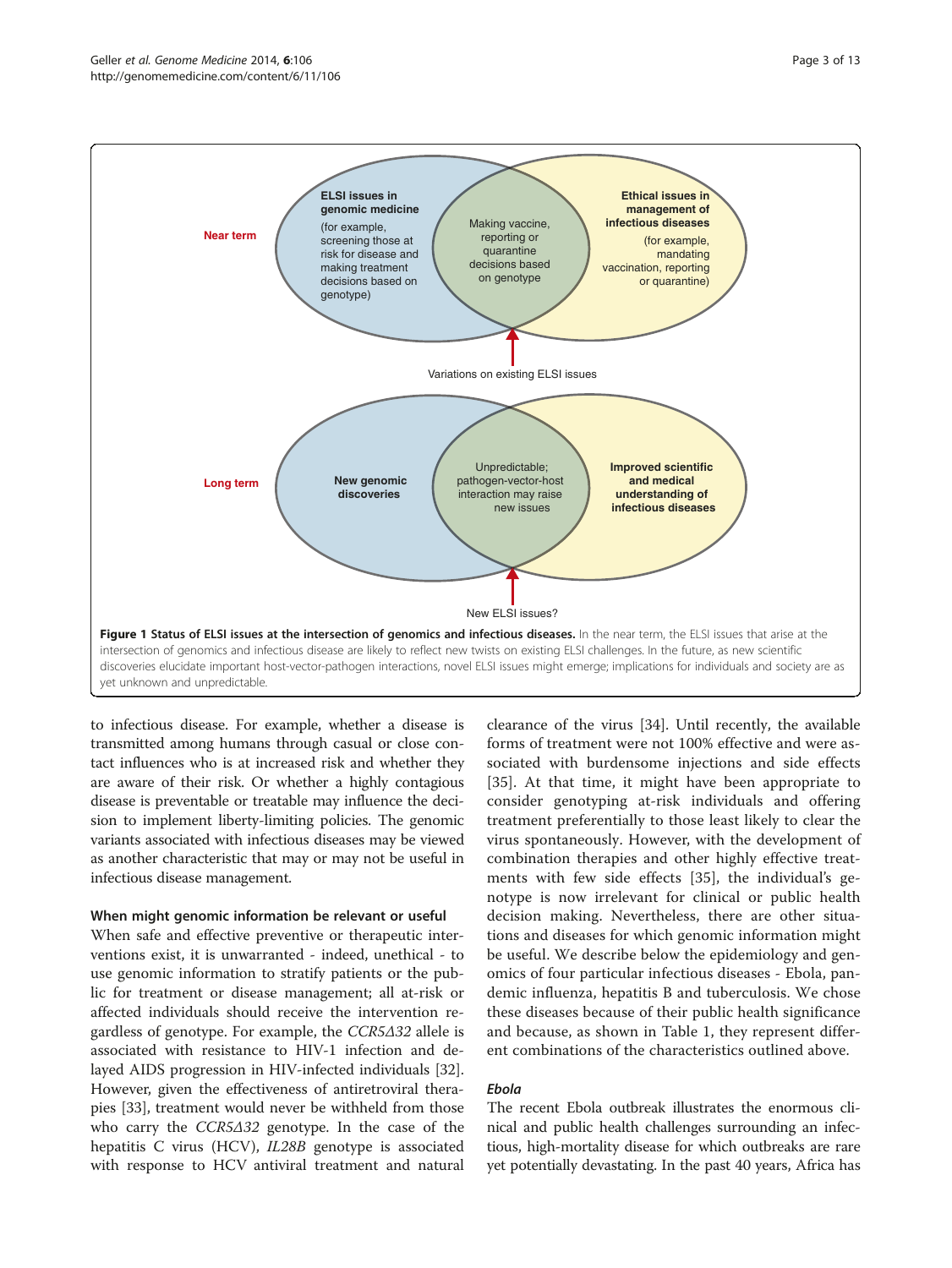| Disease example    | <b>Characteristics</b>  |         |                                                |                                                                    |                                   | Host genetic association(s)                                                                                      | <b>Illustrative ELSI issue</b>                                                                                                                                                                                                                       |
|--------------------|-------------------------|---------|------------------------------------------------|--------------------------------------------------------------------|-----------------------------------|------------------------------------------------------------------------------------------------------------------|------------------------------------------------------------------------------------------------------------------------------------------------------------------------------------------------------------------------------------------------------|
|                    | Chronicity              | Contact | <b>Severity</b>                                | <b>Treatability</b>                                                | Preventability                    |                                                                                                                  |                                                                                                                                                                                                                                                      |
| Ebola              | Acute                   | Close   | Unknown; high<br>case fatality in<br>epidemics | <b>No</b>                                                          | No.                               | None right now                                                                                                   | Restricting civil liberties by using<br>genomic information to inform<br>quarantine policy or travel restrictions                                                                                                                                    |
|                    |                         |         |                                                |                                                                    |                                   |                                                                                                                  | Fairness implications of genotype-based<br>triage decisions in resource-limited<br>settings                                                                                                                                                          |
| Pandemic influenza | Acute                   | Casual  | Variable                                       | Yes, but variable                                                  | Yes, but variable                 | Markers associated with increased<br>susceptibility to infection, severity<br>of disease and response to vaccine | Imposing workforce restrictions on<br>healthcare personnel or selectively<br>excluding students who are more likely<br>to be super-spreaders from educational<br>settings during a pandemic                                                          |
| Hepatitis B        | Chronic form            | Close   | Often Severe                                   | Yes, but no cure                                                   | Yes (vaccine is<br>95% effective) | Markers associated with vaccine<br>non-response                                                                  | Prioritizing access to therapy for vaccine<br>non-responders based on genotype,<br>particularly in resource-limited settings                                                                                                                         |
|                    |                         |         |                                                |                                                                    |                                   |                                                                                                                  | Exempting vaccine non-responders<br>from job-dependent mandatory<br>vaccination                                                                                                                                                                      |
| Tuberculosis       | Chronic, active<br>form | Casual  | Variable                                       | Yes, but low efficacy,<br>side effects and<br>multidrug resistance | Vaccine only<br>20% effective     | Markers associated with susceptibility<br>to active disease in particular ethnic<br>or geographic populations    | Targeting specific, marginalized<br>subgroups for genotyping (for example,<br>prisoners, native populations, inner city<br>communities) and then treating<br>individuals differentially based on their<br>genetic susceptibility to active infection |

#### <span id="page-3-0"></span>Table 1 Examples of infectious diseases of varying characteristics, relevant host genomic discoveries and anticipated ELSI issues

ELSI, ethical, legal and social implication.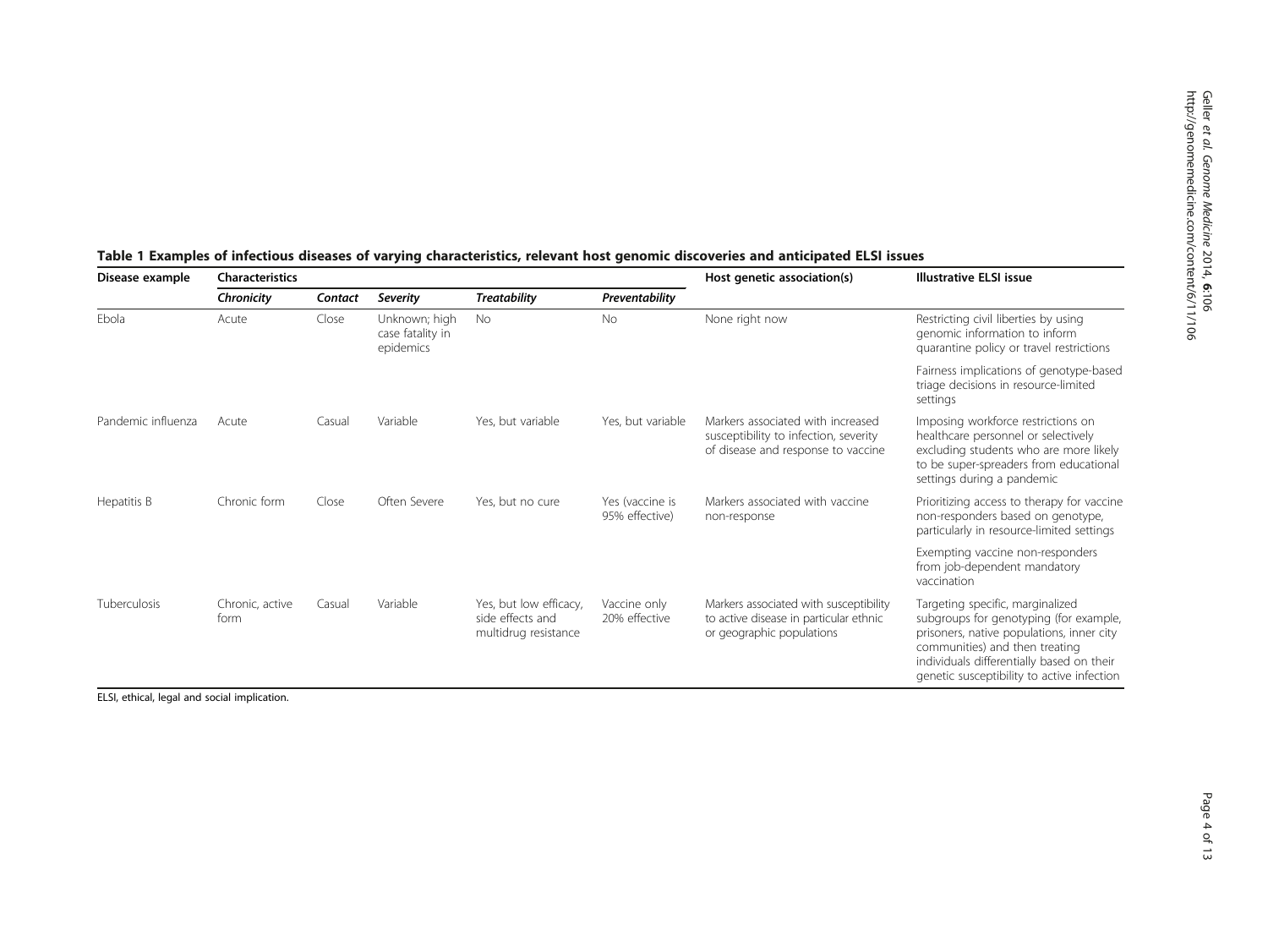seen a number of isolated Ebola outbreaks, but the current one, which at the time of publication had resulted in more than 4,800 deaths, is the first epidemic. Because there are few clinical or laboratory data on people infected with Ebola, we know very little about the science or epidemiology of the disease. There is currently no approved prevention or treatment other than supportive care. Because we lack serology data on people in regions of Ebola outbreaks, it is not known whether there are infected individuals who remain asymptomatic; therefore, the degree of infectivity of the virus is unknown. We do know that the risk of transmission is high in the case of direct contact with bodily fluids of symptomatic individuals (or those who have died of the illness) and that in an epidemic situation, where access to adequate health care is poor, the case fatality rate is extremely high.

Sequencing of the current strain of the Ebola virus has enabled researchers to trace the outbreak's origin and pattern of transmission [[5,](#page-9-0)[6\]](#page-10-0). This technology is currently the only known genomic application to the understanding and management of Ebola virus disease. Because people exposed to Ebola show phenotypic variability in susceptibility to infection and disease severity, it is likely that human genetic variation contributes to individual immunity and infectivity and that host genetic differences are one factor among many that interact to influence the infection.

### Hepatitis B

Hepatitis B is found in virtually every region of the globe. Of the more than 2 billion people who are or have been infected, 350 to 400 million are carriers of the chronic disease; the remainder undergo spontaneous recovery and production of protective antibodies [\[36](#page-10-0)]. Nearly 100% of infected infants (that is, those born to HBV-infected mothers) become chronically infected. The risk of developing a chronic infection decreases with age [\[37,38](#page-10-0)].

At least 30% of those with chronic HBV infection experience significant morbidity or mortality, including cirrhosis and hepatocellular carcinoma. Most people do not know they are infected until they present with symptoms of advanced liver disease, which means that infected individuals can spread the infection unknowingly, sometimes for many years. Although oral antiviral therapies are effective at stopping HBV replication, they do not cure the disease. Therefore, therapy is usually lifelong. Treatment is also complicated by the development of drug resistance and side effects. A vaccine against HBV is safe and effective in 90 to 95% of people; however, the individuals who are most at risk of becoming infected are often those with limited access to the vaccine, such as marginalized populations or people living in resource-limited countries.

There is substantial evidence that an individual's likelihood of recovering from an acute HBV infection or developing severe sequelae from infection is influenced, in part, by genes [[39-45](#page-10-0)]. Candidate gene and genome-wide association studies have identified variants associated with HBV-related disease progression or hepatocellular carcinoma in various populations [[46-](#page-10-0)[52\]](#page-11-0). Treatment response to interferon (IFN)-α has been associated in some, but not all, studies with  $IFN\lambda_3$  polymorphisms [[53\]](#page-11-0). Finally, specific gene variants (HLA and non-HLA alleles) have been associated with vaccine response and non-response [[54](#page-11-0)-[57\]](#page-11-0).

### Pandemic influenza

Acute viral infections such as influenza also have profound impacts on global health [\[58\]](#page-11-0). In contrast to the yearly epidemics caused by seasonal influenza, a pandemic can occur when a new virus emerges in a naive population and is readily transmitted from person to person [[59\]](#page-11-0). The US Centers for Disease Control (CDC) estimates that the H1N1 2009 pandemic resulted in 41 to 84 million infections, 183,000 to 378,000 hospitalizations, and nearly 285,000 deaths worldwide [[60\]](#page-11-0). Although the morbidity and mortality of that pandemic were lower than feared, public health professionals continuously monitor for the emergence of more virulent strains [[61](#page-11-0)].

As an airborne infection, influenza is transmitted easily and quickly, and its effects can be acute, although there is wide variability in response to infection. Much of the heterogeneity in the severity of seasonal influenza infections has been attributed to the degree of acquired immunity in the population affected, patient co-morbidities and the virulence of the strain. Also, influenza epidemics and pandemics are often caused by the introduction of novel viruses for which most people have limited acquired immunity. The emergence of new strains, and the lack of cross-protection by existing vaccines, does not leave much time for vaccine development. In pandemics, including the H1N1 2009 influenza pandemic, healthy young individuals with no co-morbidities have comprised a significant proportion of fatal and severe cases [[62](#page-11-0)]. These pandemics have provided an opportunity to evaluate the host innate immune response among populations without underlying background immunity.

Research has identified genetic factors associated with severity of illness due to influenza [\[63-65](#page-11-0)] and death from severe influenza [\[66](#page-11-0)]. Genetic information about immune response to influenza could inform vaccine development and distribution, and disease treatment strategies [\[17](#page-10-0)[,67,68\]](#page-11-0). Several candidate gene studies suggest that variations in HLA class 1 and other genes contribute to differences in antibody response to influenza vaccines [[15](#page-10-0)[,69,70](#page-11-0)]. Ongoing experience with vaccine use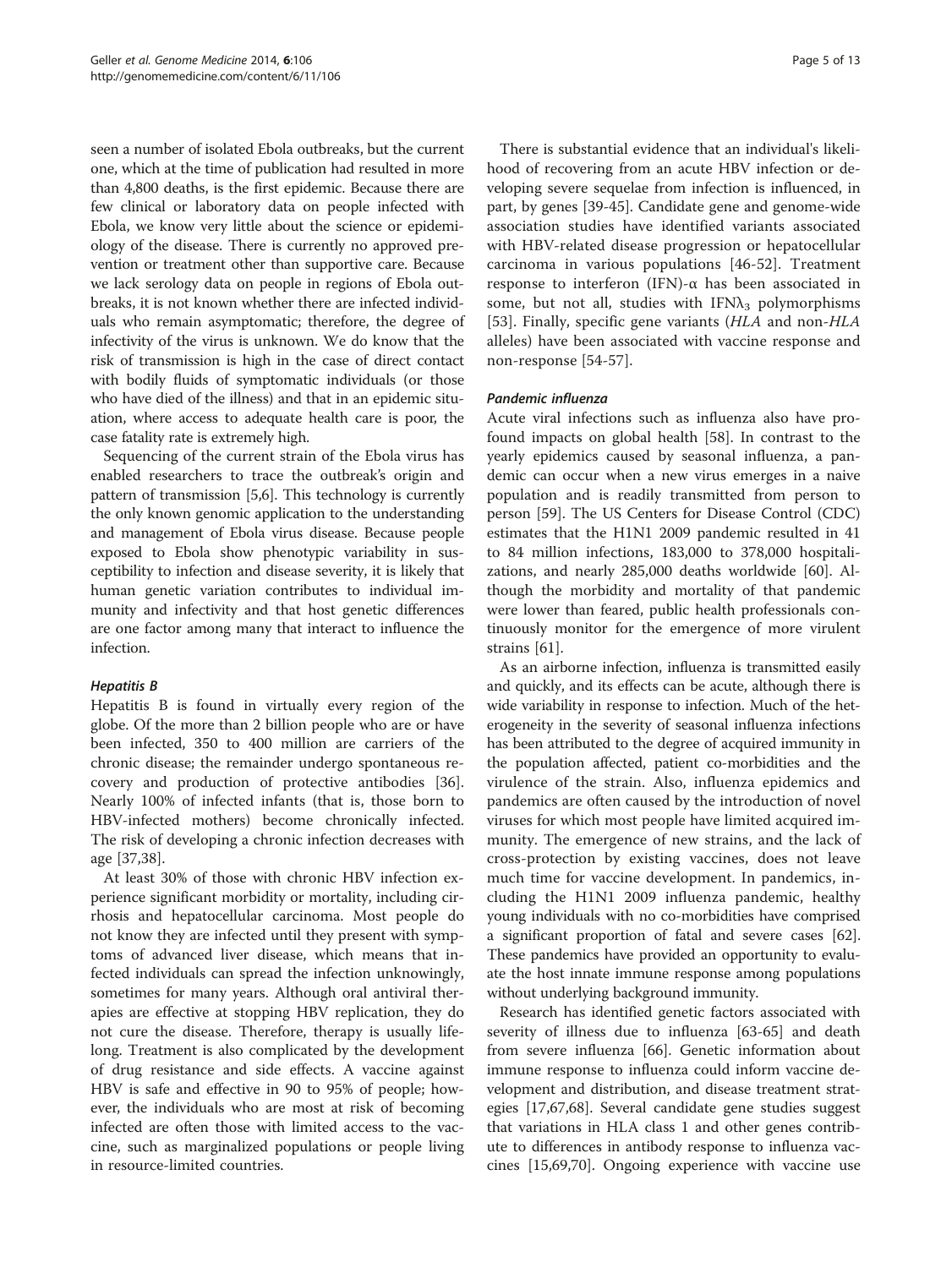has provided opportunities to learn about the potential role of genetics in vaccine safety and efficacy [\[71,72](#page-11-0)].

### Tuberculosis

Tuberculosis causes 1.5 to 2 million deaths per year worldwide, second only to HIV in mortality due to an infectious disease. It is estimated that one-third of the global population has latent tuberculosis. Those infected have about a 10% lifetime risk of becoming ill with active tuberculosis; however, this risk is much higher for people whose immune system is compromised by HIV infection, malnutrition or other illness. Only the active form of tuberculosis is contagious but it is easily transmitted through casual contact. Tuberculosis occurs all over the world, but 95% of tuberculosisrelated deaths occur in low- and middle-income countries [[73\]](#page-11-0). The disease is only minimally preventable; the vaccine that is used in areas of high endemicity is about 20% effective [[74\]](#page-11-0). Active tuberculosis is treatable (and curable), but disease control and treatment adherence are complicated by a variety of factors, including availability of healthcare resources, multidrug-resistant tuberculosis strains and potentially toxic side effects of treatment.

Gene variation has been associated with susceptibility to active tuberculosis in specific populations. For example, a particular gene variant in the promoter region of the IL10 gene is associated with a 40 to 60% increased risk of developing active tuberculosis among Europeans and Americans [[75\]](#page-11-0). Further research on host genomics is likely to identify genetic contributions to the phenotypic variability seen in tuberculosis infection, and lead to improvements in the efficacy of preventive and therapeutic interventions. Moreover, sequencing of the pathogen is being used to describe tuberculosis outbreak dynamics when traditional contact tracing cannot identify the source [\[76](#page-11-0)].

#### Other infectious diseases and recent genomic advances

In addition to diseases that are transmitted from human to human by air, blood or other bodily fluids, there are entire classes of globally burdensome infectious diseases that have different modes of transmission but exhibit similar variability in degrees of preventability, infectivity, transmission risk, treatability and chronicity.

Waterborne diseases, such as cholera, are a significant global public health burden and are among the most important causes of illness in areas with poor sanitation [[77](#page-11-0)]. Recent genomic advances are contributing to our understanding of the emergence and spread of a multidrugresistant cholera strain [[78\]](#page-11-0), for example, and helping to identify variants that might account for differences in host susceptibility to other waterborne infections such as schistosomiasis [\[79](#page-11-0),[80\]](#page-11-0).

Vector-borne diseases, including malaria and dengue, are among the most common infectious diseases around the globe. Recent studies have identified genetic variants that account for variability in human susceptibility and severity of infection and might be useful for vaccine and treatment development in malaria [\[80-84](#page-11-0)] and dengue [[85,86\]](#page-11-0), for example.

Nosocomial infections, such as methicillin-resistant Staphylococcus aureus (MRSA), pose a major challenge to clinical management and health policy [[87\]](#page-11-0). Recent whole-genome sequencing (WGS) of MRSA clones made it possible to trace the origin, evolution and global spread of EMRSA-15, currently the most rapidly spreading and tenacious healthcare-associated clone in Europe [[88](#page-12-0)].

These are just a few examples of other types of infectious diseases for which genomic advances may play a role in prevention and control, with corresponding ELSI issues.

## ELSI challenges in genomics and infectious disease

The ELSI issues associated with at least one application of genomics to infectious disease management have received some attention. The ability to identify a human source of infection or a 'super-spreader' creates potential questions of blame or legal liability, stigmatization, and risks to privacy [[29,30](#page-10-0)]. Similar issues could arise from the ability to identify people at a higher risk for contracting or spreading a disease using human genetic markers. Below we explore some of the key ethical and social considerations, as well as legal and policy considerations, that are relevant to host genomic discoveries, followed by particular examples of ELSI issues that may arise if we apply genomic discoveries to four specific infectious diseases that differ in a number of ELSI-relevant characteristics (Table [1](#page-3-0)).

#### General ethical and social considerations

In the context of any technological advances in biomedical science, ethical challenges often arise when there is a lag time between the ability to identify a problem and the capacity to address it. In the case of infectious diseases, we may be able to identify those at increased risk of contracting or transmitting infection, or those more or less likely to respond to interventions, before we have safe and effective interventions to offer, or before policy can be modified. Another major ethical challenge results from the variability in the predictive value of genotypic information and how such information can be used to inform risk management policy when our understanding of risk is inexact. The significance of genomic information, and the uses to which it is put, may give rise to the following specific ELSI-related concerns: (1) an imbalance in health-related benefits and harms to individuals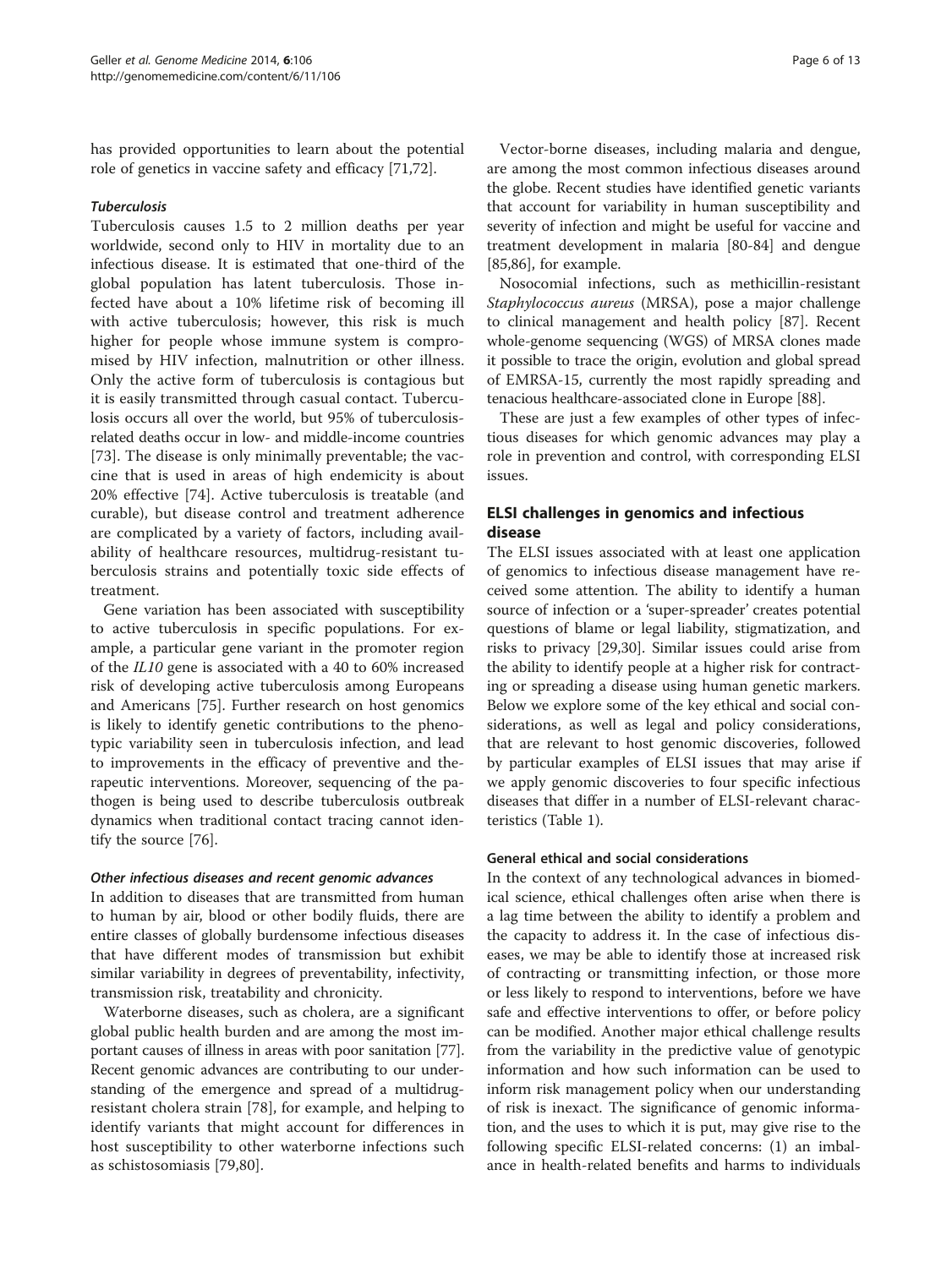and populations; (2) privacy and confidentiality of personal information, autonomy, choice and limitations on liberty; (3) the social and behavioral impact of genomic information on individuals, family members and others; and (4) the equitable distribution of scarce resources. Although these issues are not unique to infectious diseases, they need to be considered as our scientific understanding of the role of genomics in infectious disease management advances. What may be unique at the intersection of genomics and infectious disease control are ethical challenges that stem from the inherent tension between the goals of personalized medicine, which are to benefit particular individuals, and those of public health - to benefit and protect entire populations.

#### Benefits and harms to individuals and populations

The potential for risk, as well as benefit, is inherent in scientific discovery. One of the ethical justifications for incorporating biomedical advances in clinical practice and public health is that the benefits to individuals and/ or populations outweigh the potential harms. Moreover, specific subgroups of the population should not disproportionately reap the benefits or shoulder the burdens of harm. Genomic discoveries related to infectious disease have the potential to benefit at-risk and affected individuals, and minimize harm to them, by identifying more effective preventive or therapeutic interventions and clarifying whether a pathogen or the treatment accounts for an adverse reaction to an intervention. An intervention would be ethically justified if the likelihood of an effective immune response significantly outweighs the risk and severity of adverse reactions to the intervention. It has been suggested that targeting therapeutic interventions to those more likely to develop severe illness and then protecting them from adverse reactions could be useful in pandemic planning [\[89](#page-12-0)]. In the context of prevention, genomic discoveries could also be used to minimize vaccine-associated adverse events, and augment immune responses in individuals who would otherwise have low or no response to vaccination [\[7](#page-10-0)].

Cost-benefit analyses and overall predicted impact on morbidity and mortality might also influence the ethical justifiability of preventive interventions. With the ability to identify a genetic predisposition for adverse events following vaccination, immunization programs might decide to screen for this genetic risk factor. For example, a recent discovery points to a gene variant associated with a significantly increased risk of febrile seizure following vaccination for measles, mumps and rubella (the MMR vaccine) [[90\]](#page-12-0). Febrile seizures are rare and usually benign, raising questions about whether children should be routinely screened for such markers prior to vaccination. If so, and parents are informed of the results, they might decline to vaccinate children who are at increased risk of

adverse side effects, risking infection for their children and undermining herd immunity for others. In light of the tremendous public funding and strong support for vaccines from state and federal authorities, it is not clear whether immunization programs have a moral obligation to screen for genetic risk factors, even if screening is not cost-effective.

#### Privacy, autonomy and choice

In the United States, clinical decision making has long been tailored to the characteristics, needs and wishes of the individual patient. Along with a physician's obligation to base treatment decisions first and foremost on the wellbeing of the patient come additional responsibilities to respect the patient's autonomy and privacy. In the context of infectious disease management, individual rights and liberties such as autonomous decision making, freedom of choice and action, privacy, and the right to know or not to know information about oneself can come into conflict with public health priorities. Whereas public health programs may already target people or subgroups with particular risk factors, the possibility of ascertaining (or requiring reporting of) otherwise unobservable genetic risk factors may complicate issues of protection of personal information, privacy and autonomy.

Considerations of privacy and autonomy are being challenged on a massive scale by WGS and whole-exome sequencing (WES), technologies that are expected to contribute to our understanding of host genomics in the context of infectious disease. The planned, as well as unforeseen, uses of the genomic data generated by WGS and WES about individuals and populations raise a range of ethical issues both for initial sequencing and for subsequent use of the data [\[20](#page-10-0)-[22\]](#page-10-0). The growing literature on the ethical implications of WGS and WES has so far focused on privacy concerns, data sharing [[23\]](#page-10-0), return of results, the management of incidental findings [[24\]](#page-10-0) and best practices for obtaining informed consent, at least in the context of research [\[25,26](#page-10-0)]. The development and implementation of informed consent policies and practices for the public health uses of WGS information will need to consider (1) whether the information that people ought to have in the context of infectious disease prevention, control and management is different in ethically relevant ways from what is provided in the context of other diseases and behavioral traits, and (2) whether the processes for disclosing information about host genomics should vary, for example, in different parts of the world.

We cannot predict how genetic information might be used in the context of public health or policy decisions; indeed, establishing thresholds for utility in the public health context is made difficult by the probabilistic nature of genomic information. However, we believe it is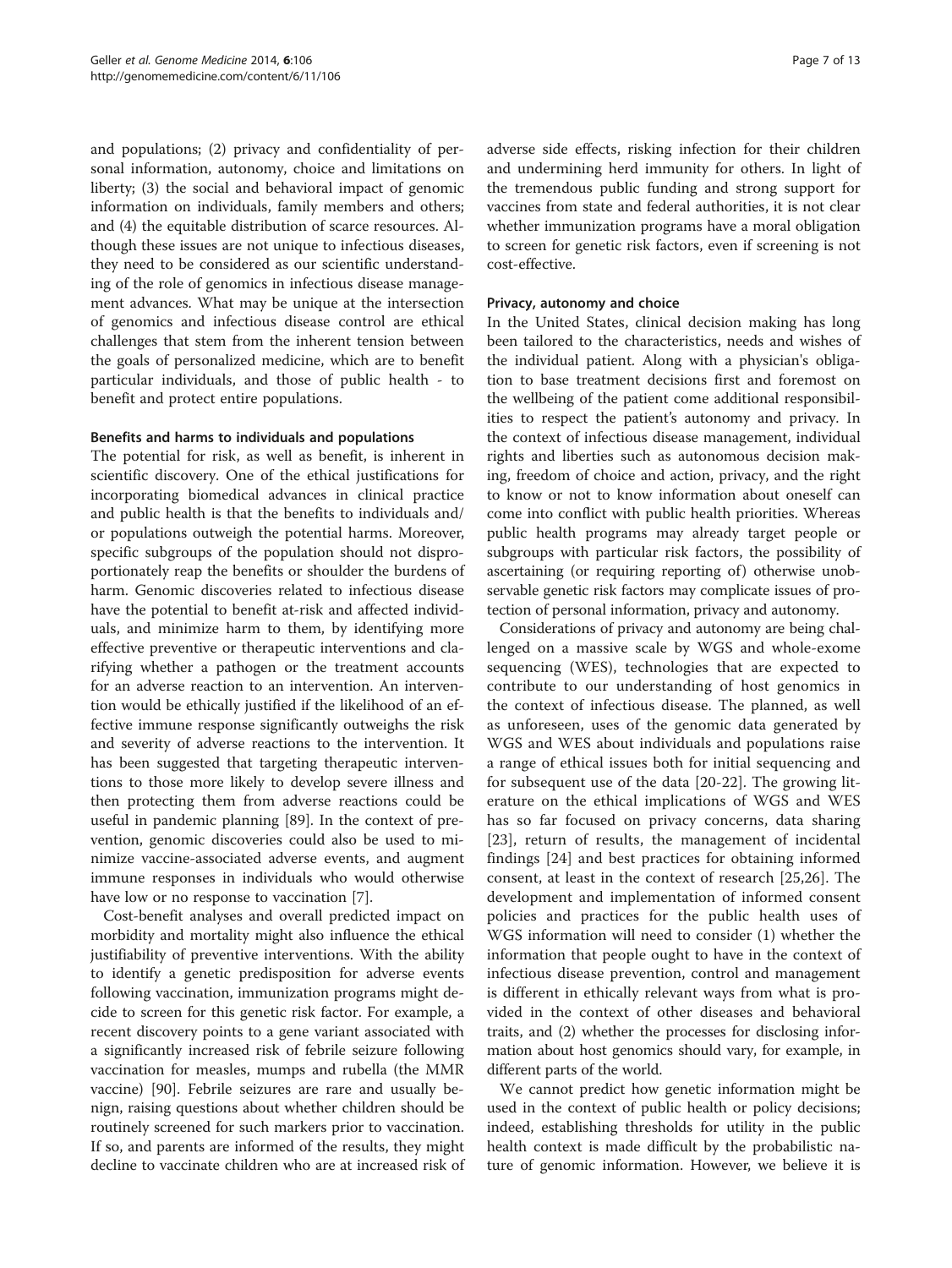important to consider ways in which individual genotyping could be used (or mandated) and how its use could affect personal liberties. Genomic data about individuals (their genomic 'fingerprint') might be consulted when decisions about prevention and treatment are considered; for example, which vaccine formulation is appropriate, which drugs are likely to be most effective, and what dosage over what period of time. Genomic data about individuals and groups might be consulted during disease outbreaks, in planning for public health programs, or in developing new or assessing existing public health policies; for instance, where are the hotspots for infection (and are these associated with specific pathogen or host genomics), where should vaccines be deployed most urgently, which therapies should be offered to which genomic populations, and where should treatment programs, isolation policies or public health control programs be implemented to halt the spread of infections? Genetic markers of infectivity or likelihood of being a super-spreader could be used to justify quarantine and isolation policies, with the concomitant implications for individual liberty. The value placed on individual autonomy varies in different cultures, so the primacy that it receives in the context of public health planning and decision making, and the role of informed consent, might differ between countries [[91,92\]](#page-12-0).

### Social and behavioral impact of genomic information

A number of infectious diseases are transmitted through behaviors that are stigmatizing. Viruses such as HBV, HCV and HIV are commonly transmitted through injection drug use and high-risk sexual practices. Genomic information that can predict the risk of susceptibility to, or transmission of, disease might influence the actual behaviors of individuals in these at-risk groups. For example, the knowledge that a particular genotype decreases the risk for developing chronic hepatitis C might lead to an increase in risk-taking behavior. An overestimate of the predictive value of genetic information emanates from genetic essentialism, the belief that genes are wholly predictive of diseases, behaviors, or traits [[93\]](#page-12-0). The assumption that outcomes are more attributable to genes than is accurate underestimates the importance of individual behavior and contributes to a false sense of security.

In addition to influencing the actual behavior of highrisk individuals, genetic information could affect attitudes and beliefs about the individuals who engage in risky behavior. The knowledge that a genetic variant increases the risk of spreading a sexually transmitted disease might lead to negative judgments about, and marginalization of, individuals who carry that variant. Discrimination against entire subgroups could also occur if, for example, genetic variants were found to correlate with a more favorable vaccine or treatment response, but only in certain ethnic groups; also, drug development might focus on these 'more responsive' subgroups.

#### Allocation of scarce resources

Disparities in access to critical resources, including preventive or therapeutic drugs, can be due to financial, educational, sociocultural, geographical or environmental barriers. When circumstances, such as a pandemic, create a demand for resources that is greater than the supply, decisions must be made about how to distribute the resources. In the face of shortage, or differential access, genetic information could be used to make triage decisions or decide who receives a vaccine or therapy.

Biomedical research funding decisions could be influenced by the availability of specific genetic information. Special vaccine formulations might be developed and produced for at-risk genetic ('orphan') subgroups. It remains to be seen what the implications would be for health insurance coverage and public financing of treatments if vaccines or treatments vary by genotype. The extent to which infectious disease genomics will be translated into benefits for individuals or public health is dependent largely on the allocation of resources for research and development efforts. The majority of research investment comes from high-income countries, whereas the highest burden of infectious disease is in the developing world. The kind of research likely to have the greatest global benefits might not be given funding priority by countries with the greatest resources. Differences in regional investments in genomic science and technology will have important implications for the equitable distribution of benefits and public health impact [[94](#page-12-0)].

#### Legal and policy considerations

The legal and policy paradigm in genomics - which places a high value on privacy - can conflict with the public health framework, in which individual rights can be overridden for the benefit of others [[95\]](#page-12-0). All US states have enacted genetic privacy legislation, but the scope of the protections afforded by these laws varies from state to state. The extent to which genetic privacy provisions in these statutes may conflict with state public health laws is unclear. The Model State Emergency Health Powers Act enumerates the powers that will be granted to state and local officials to protect public safety in the event of a public health emergency, and includes provisions related to mandatory vaccination and quarantine [\[96](#page-12-0)]. Many states have adopted at least some of the provisions of the model legislation [[97](#page-12-0)].

Host genomic factors could be important in determining: (1) which individuals should be vaccinated in the case of a public health emergency - those who are at highest risk for severe disease; (2) which individuals should not be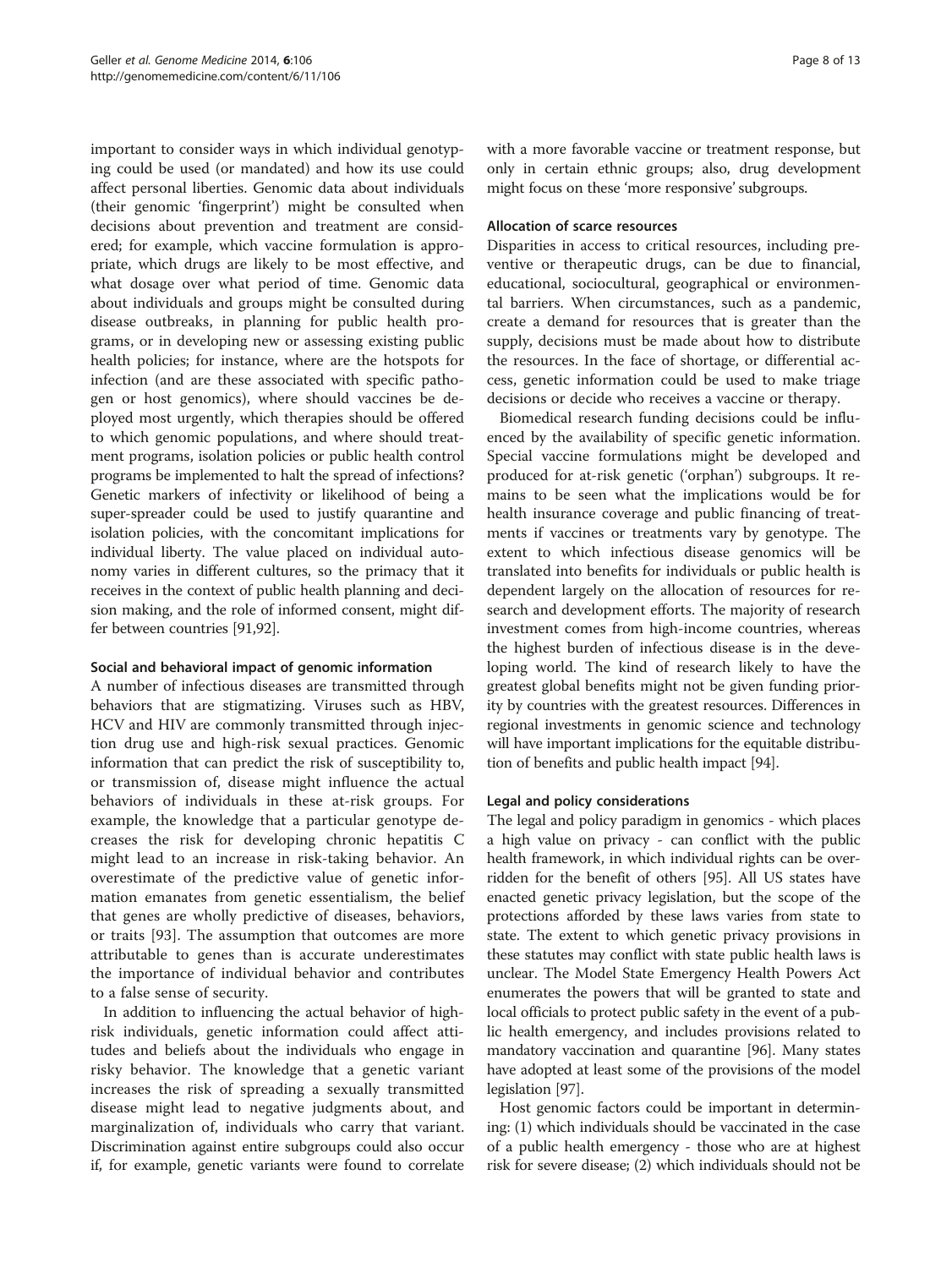vaccinated - those who are at high risk of adverse events following vaccination; or (3) which individuals should be quarantined, because of increased risk to themselves or to others. It is unclear whether state emergency powers would override genetic privacy protections in these circumstances, and it is possible that, under current laws, genetic privacy provisions would prevail in circumstances in which a disease outbreak does not rise to the level of a public health emergency.

Similarly, the US federal Genetic Information Nondiscrimination Act of 2008 (GINA) [[98](#page-12-0)] forbids discrimination on the basis of genetic information in any aspect of employment, including job placement. Some individuals may be better suited than others to work in high-risk job placements during an infectious disease outbreak because they are more likely to have an adequate response to a vaccine, or because their genotype is associated with a lower risk of developing severe infection. Alternatively, some individuals might have a variant associated with increased risk of severe infection. In both situations, the provisions of GINA may limit the ability to use genetic information to determine which employees would be most appropriate for high-risk job placements in case of an infectious disease outbreak.

Host genomic factors may have additional legal and policy implications. For example, providers may face increased liability for vaccine-related injury in patients whose genotype is associated with greater risk of adverse events following vaccination. Alternatively, those who are found to be at increased risk for adverse events might be exempted from mandatory vaccine laws, potentially affecting herd immunity.

As our knowledge of the role of pathogen and host genomic factors in the prevention and treatment of infectious disease expands, it is critical that we evaluate current legal frameworks to determine the extent to which current genetic privacy laws - for example, both state and federal in the US - may hinder our ability to use genetic information to protect the health of both individuals and the general public. Privacy laws are likely to vary in different countries, and international frameworks for protecting privacy in the context of genomics and infectious diseases will also need to be evaluated.

#### Illustrative ELSI issues in genomic applications for particular infectious diseases Ebola

The potential severity of Ebola virus disease, coupled with the absence of effective prevention or treatment, generates interest in determining whether there are host factors that protect people from, or increase their susceptibility to, contracting or spreading the infection. At present, the science of host genomics and pathogen-host interaction is not well understood and, arguably, is not

as important as developing treatments. However, imagine if we could identify genetic variants that are associated with an increased likelihood of contracting Ebola, spreading it, having more severe disease or responding to treatment. An ethical tension would arise if we were to consider screening at-risk populations for such variants and using the genomic information to influence a range of clinical and public health decisions. For example, in the absence of effective interventions and sufficient facilities to treat everyone, genetic information might be used to triage patients at greatest risk of severe disease to receive care first. Or we might impose travel restrictions or quarantine only on those who are at greater risk of contracting or spreading the virus. These and other ethical, legal and social challenges need to be considered when designing and conducting genomic research on host factors and host-vector-pathogen interactions in Ebola virus disease.

## Influenza

Since the transmission of influenza virus does not require close contact, influenza is easier to contract than Ebola and HBV. In the case of pandemic influenza, the severity of the disease and the efficacy of vaccines and treatments are variable, suggesting that limiting exposure is a more promising strategy than relying on interventions. Markers associated with increased susceptibility to infection, severity of disease and response to vaccine could be used to influence workforce decisions. For example, greater responsibilities might be assigned to healthcare workers with genotypes that predict higher resistance to influenza, a greater chance of mild infection, or positive response to the vaccine. Genotyping of healthcare workers might be used, or even required, to determine who can be, or possibly who must be, first responders and, by contrast, who must stay at home. Children might also be screened so as to exclude super-spreaders from going to school. In both of these cases, a higher value would be placed on reducing risk to patients or classmates than on the privacy and autonomy of employees or students, respectively.

## Hepatitis B

Unlike Ebola, HBV is both treatable and preventable. Although the preventive vaccine is highly effective, 5% of individuals do not respond, and genetic predictors of vaccine non-response are being identified [[99](#page-12-0)]. Screening for such genetic markers could exempt non-responders from vaccination that would otherwise be mandatory, for instance among healthcare workers. Such screening could also influence decisions about access to therapy, especially in settings with limited resources. Treatment for hepatitis B, although very effective, is not curative. If an immunotherapy-based cure is found, treatment might be provided preferentially to individuals with genotypes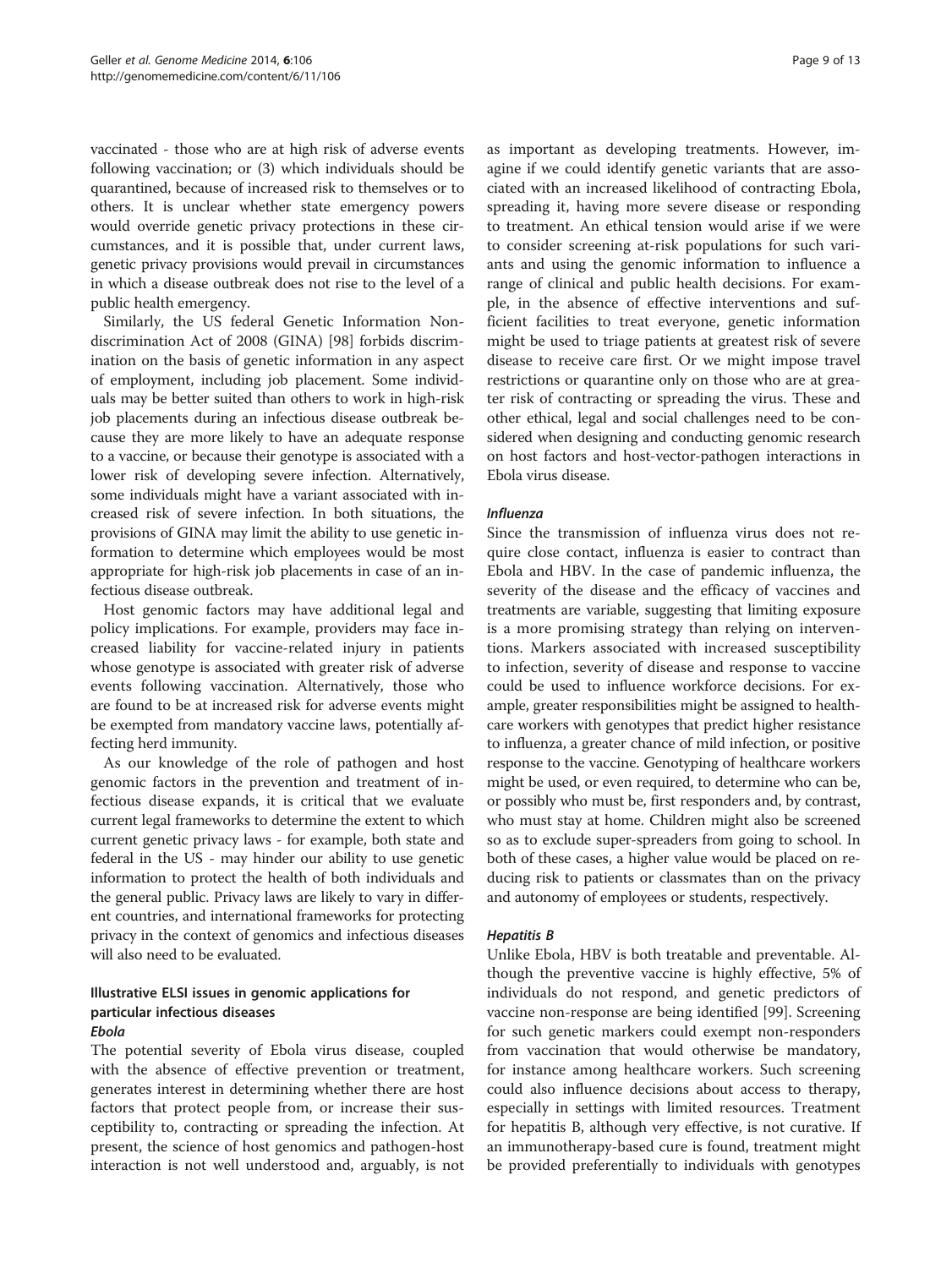<span id="page-9-0"></span>associated with more rapid disease progression if resources for such therapies are scarce. Also, individuals with genotypes associated with better response to immunotherapy may receive priority for treatment. Alternatively, those most likely to die from these infections might be given priority if vaccines are scarce.

#### Tuberculosis

Like influenza, tuberculosis is airborne and can be transmitted through casual contact. Unlike the diseases described above, tuberculosis can be latent. Although people with latent tuberculosis cannot spread the disease, the ability to test for increased genetic susceptibility to development of active disease could lead to unfair treatment of specific subpopulations that are already marginalized, and could allow familiar ethical issues surrounding the justifiability of ethnic stratification to surface [\[100-103](#page-12-0)]. The prevalence of tuberculosis is highest among those in resource-limited settings and crowded environments such as prisons and inner cities. These subgroups could be targeted to undergo testing for susceptibility to active disease, and then treated differentially based on their genotype.

In addition, tuberculosis provides one example in which pathogen and host genomics can be used in combination to identify those at increased risk and to implement measures to control the spread of disease. Sequencing the pathogen can identify the individual who is the source of an outbreak. Those infected by that individual could be pressured to undergo genetic testing and to agree to regular follow-up if they are at increased risk of active infection.

### Conclusions and future directions

We anticipate that genomic discoveries will improve our understanding of infectious disease and inform new strategies for management. Future research directions will shed light on the additional importance of host-pathogenvector interactions and environmental influences. For example, research on the microbiome - the collective genomes of the microorganisms that inhabit our bodies is yielding increasing evidence for its role in infectious disease [\[104,105](#page-12-0)].

Drawing on four paradigmatic infectious diseases, we have attempted to sketch a view of what the future may hold in terms of ELSI considerations at the intersection of genomics and infectious disease. Some important challenges relate to balancing health-related benefits and harms between individuals and the larger community, minimizing threats to individual liberties, and promoting justice in the distribution of scarce resources and the treatment of marginalized subgroups. While it is too early to identify all of the potential ELSI issues that may emerge in this field, such considerations should be

factored into the development of policy recommendations for public health and clinical practice in infectious disease, both domestically and internationally [\[106](#page-12-0)]. Attention to ELSI issues could also guide research questions and decisions about public funding of science. This would contribute to the ongoing systematic effort to provide an evidence base for the utility and priority of genomic applications in public health [[107,108\]](#page-12-0).

A number of frameworks have been developed for identifying and responding to important issues in the prevention and control of infectious disease [\[109-111](#page-12-0)]. An important next step is to develop a framework for spotting and elucidating ELSI issues pertinent to infectious disease genomics that considers the disease characteristics discussed above. We do not have the luxury of waiting until the science matures to consider the potential consequences of these advances. Instead, we must work to predict ELSI issues and be ready to address them as they arise in order to ensure just and sustainable solutions that minimize harm and maximize benefits [\[112](#page-12-0)].

#### Abbreviations

ELSIs: ethical, legal and social implications; GINA: Genetic Information Non-Discrimination Act; HBV: hepatitis B virus; HCV: hepatitis C virus; MRSA: methicillin-resistant Staphylococcus aureus; WES: whole-exome sequencing; WGS: whole-genome sequencing.

#### Competing interests

The authors declare that they have no competing interests.

#### Acknowledgements

This work is supported by grant number 1P20HG007261-01 from the National Human Genome Research Institute (NHGRI).

#### Author details

<sup>1</sup>Berman Institute of Bioethics, Johns Hopkins University, Baltimore, MD 21205, USA. <sup>2</sup> Department of Medicine, Johns Hopkins University School of Medicine, Baltimore, MD 21205, USA. <sup>3</sup>Department of Health, Behavior & Society, Johns Hopkins University Bloomberg School of Public Health, Baltimore, MD 21205, USA. <sup>4</sup>Department of Health Policy and Management Johns Hopkins University Bloomberg School of Public Health, Baltimore, MD 21205, USA. <sup>5</sup>Department of Epidemiology, Johns Hopkins University Bloomberg School of Public Health, Baltimore, MD 21205, USA. <sup>6</sup>Department of International Health, Johns Hopkins University Bloomberg School of Public Health, Baltimore, MD 21205, USA.

#### Published online: 18 November 2014

#### References

- 1. Pashayan N, Hall A, Chowdhury S, Dent T, Pharoah PDP, Burton H: Public health genomics and personalized prevention: lessons from the COGS project. J Intern Med 2013, 274:451–456.
- 2. Malik S: Genomics research: the underpinning of infectious disease prevention and control strategies. Public Health Genomics 2013, 16:3.
- 3. World Health Organization: World Health Statistics 2012. [[http://www.](http://www.who.int/gho/publications/world_health_statistics/EN_WHS2012_Full.pdf) [who.int/gho/publications/world\\_health\\_statistics/EN\\_WHS2012\\_Full.pdf](http://www.who.int/gho/publications/world_health_statistics/EN_WHS2012_Full.pdf)]
- 4. Gilmour MW, Graham M, Reimer A, Van Domselaar G: Public health genomics and the new molecular epidemiology of bacterial pathogens. Public Health Genomics 2013, 16:25–30.
- 5. Gire SK, Goba A, Andersen KG, Sealfon RS, Park DJ, Kanneh L, Jalloh S, Momoh M, Fullah M, Dudas G, Wohl S, Moses LM, Yozwiak NL, Winnicki S, Matranga CB, Malboeuf CM, Qu J, Gladden AD, Schaffner SF, Yang X, Jiang PP, Nekoui M, Colubri A, Coomber MR, Fonnie M, Moigboi A, Gbakie M,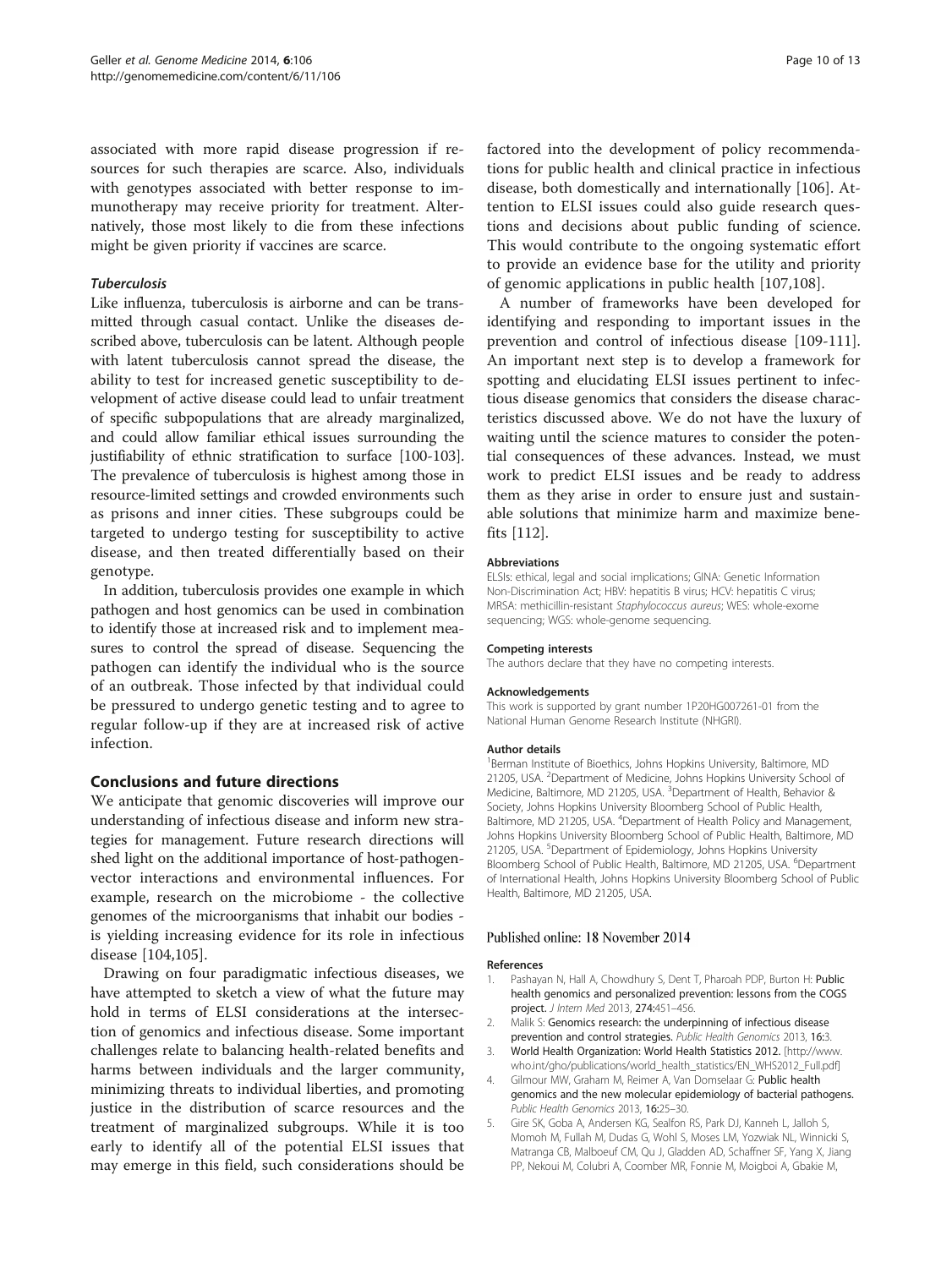<span id="page-10-0"></span>Kamara FK, Tucker V, Konuwa E, et al: Genomic surveillance elucidates Ebola virus origin and transmission during the 2014 outbreak. Science 2014, 345:1369–1372.

- Vogel G: Genomes reveal start of Ebola outbreak. Science 2014, 345:989–990.
- 7. Poland GA, Kennedy RB, McKinney BA, Ovsyannikova IG, Lambert ND, Jacobson RM, Oberg AL: Vaccinomics, adversomics, and the immune response network theory: individualized vaccinology in the 21st century. Semin Immunol 2013, 25:89–103.
- 8. Eisen JA, MacCullum CJ: Genomics of emerging infectious disease: a PLoS collection. PLoS Biol 2009, 7:e1000224.
- 9. Petrizzo A, Tornesello M, Buonaguro FM, Buonaguro L: Immunogenomics approaches for vaccine evaluation. J Immunotoxicol 2012, 9:236–240.
- 10. Kaslow RA, McNicholl JM, Hill AVS: Genetic Susceptibility to Infectious Diseases. Oxford and New York: Oxford University Press; 2008.
- 11. Trautmann L, Sekaly R: Solving vaccine mysteries: a systems biology perspective. Nat Immunol 2011, 12:729–731.
- Yang X, Yang H, Zhou G, Zhao GP: Infectious disease in the genomic era. Annu Rev Genomics Hum Genet 2008, 9:21–48.
- 13. Dandekar T, Dandekar G: Pharmacogenomic strategies against microbial resistance: from bright to bleak to innovative. Pharmacogenomics 2010, 11:1193–1196.
- 14. Hill AV: The genomics and genetics of human infectious disease susceptibility. Annu Rev Genomics Hum Genet 2001, 2:373–400.
- 15. Ovsyannikova IG, Jacobson RM, Poland GA: Variation in vaccine response in normal populations. Pharmacogenomics 2004, 5:417–427.
- 16. Ozdemir V, Pang T, Knoppers BM, Avard D, Faraj SA, Zawati MH, Kolker E: Vaccines of the 21st century and vaccinomics: data-enabled science meets global health to spark collective action for vaccine innovation. OMICS 2011, 15:523-527.
- 17. Poland GA, Ovsyannikova IG, Jacobson RM, Smith DI: Heterogeneity in vaccine immune response: the role of immunogenetics and the emerging field of vaccinomics. Clin Pharmacol Ther 2007, 82:653–664.
- 18. Chapman SJ, Hill AV: Human genetic susceptibility to infectious disease. Nat Rev Genet 2012, 13:175–188.
- 19. McEwen JE, Boyer JT, Sun KY, Rothenberg KH, Lockhart NC, Guyer MS: The Ethical, Legal, and Social Implications Program of the National Human Genome Research Institute: reflections on an ongoing experiment. Annu Rev Genomics Hum Genet 2014, 15:481–505.
- 20. Pinxten W, Howard HC: Ethical issues raised by whole genome sequencing. Best Pract Res Clin Gastroenterol 2014, 28:269–279.
- 21. Ross LF, Rothstein MA, Clayton EW: Premature guidance about whole-genome sequencing. Per Med 2013, 10. doi:10.2217/pme.13.51.
- 22. Tabor HK, Berkman BE, Hull SC, Bamshad MJ: Genomics really gets personal: how exome and whole genome sequencing challenge the ethical framework of human genetics research. Am J Med Genet A 2011, 155A:2916–2924.
- 23. Kaye J: The tension between data sharing and the protection of privacy in genomics research. Annu Rev Genomics Hum Genet 2012, 13:415–431.
- 24. Wolf SM: Return of individual research results and incidental findings: facing the challenges of translational science. Annu Rev Genomics Hum Genet 2013, 14:557–577.
- 25. McGuire AL, Beskow LM: Informed consent in genomics and genetic research. Annu Rev Genomics Hum Genet 2010, 11:361–381.
- 26. Bunnik EM, de Jong A, Nijsingh N, de Wert GM: The new genetics and informed consent: differentiating choice to preserve autonomy. Bioethics 2013, 27:348–355.
- 27. Gostin LO, Bayer R, Fairchild AL: Ethical and legal challenges posed by severe acute respiratory syndrome: implications for the control of severe infectious disease threats. JAMA 2003, 290:3229–3237.
- 28. Battin MP, Francis LP, Jacobson JA, Smith CB: The Patient as Victim and Vector: Ethics and Infectious Disease. New York: Oxford University Press; 2009.
- 29. Rump BO, Woonink F: Ethical questions concerning the use of molecular typing techniques in the control of infectious diseases. Public Health Ethics 2012, 5:311–313.
- 30. Rump B, Cornelis C, Woonink F, Verweij M: The need for ethical reflection on the use of molecular microbial characterisation in outbreak management. Eurosurveillance 2013, 18:24.
- 31. Bubela T, Yanow S: Molecular typing technology: a legal perspective. Public Health Ethics 2012, 5:317-320.
- 32. de Silva E, Stumpf MPH: HIV and the CCR5-Δ32 resistance allele. FEMS Microbiol Let 2004, 241:1–12.
- 33. Fauci AS, Folkers GK: Toward an AIDS-free generation. JAMA 2012, 308:343–344.
- 34. Ge D, Fellay J, Thompson AJ, Simon JS, Shianna KV, Urban TJ, Heinzen EL, Qiu P, Bertelsen AH, Muir AJ, Sulkowski M, McHutchison JG, Goldstein DB: Genetic variation in IL28B predicts hepatitis C treatment-induced viral clearance. Nature 2009, 461:399–401.
- 35. Liang TJ, Ghany MG: Current and future therapies for hepatitis C virus infection. N Engl J Med 2013, 368:1907–1917.
- 36. Dienstag JL: Hepatitis B virus infection. N Engl J Med 2008, 359:1486-1500.<br>37. Ott JJ, Stevens GA, Groeger J. Wiersma ST: Global enidemiology of
- Ott JJ, Stevens GA, Groeger J, Wiersma ST: Global epidemiology of hepatitis B virus infection: new estimates of age-specific HBsAg seroprevalence and endemicity. Vaccine 2012, 30:2212–2219.
- 38. Hyams KC: Risks of chronicity following acute hepatitis B virus infection: a review. Clin Infect Dis 1995, 20:992–1000.
- 39. Nishida N, Sawai H, Matsuura K, Sugiyama M, Ahn SH, Park JY, Hige S, Kang JH, Suzuki K, Kurosaki M, Asahina Y, Mochida S, Watanabe M, Tanaka E, Honda M, Kaneko S, Orito E, Itoh Y, Mita E, Tamori A, Murawaki Y, Hiasa Y, Sakaida I, Korenaga M, Hino K, Ide T, Kawashima M, Mawatari Y, Sageshima M, Ogasawara Y, et al: Genome-wide association study confirming association of HLA-DP with protection against chronic hepatitis B and viral clearance in Japanese and Korean. PLoS One 2012, 7:e39175.
- 40. Thio CL, Astemborski J, Bashirova A, Mosbruger T, Greer S, Witt MD, Goedert JJ, Hilgartner M, Majeske A, O'Brien SJ, Thomas DL, Carrington M: Genetic protection against hepatitis B virus conferred by CCR5Δ32: evidence that CCR5 contributes to viral persistence. J Virol 2005, 79:9192–9196.
- 41. Thio CL, Mosbruger T, Astemborski J, Greer S, Kirk GD, O'Brien SJ, Thomas DL: Mannose binding lectin genotypes influence recovery from hepatitis B virus infection. J Virol 2005, 8:441–445.
- 42. Frodsham AJ, Zhang L, Dumpis U, Taib NA, Best S, Durham A, Hennig BJ, Hellier S, Knapp S, Wright M, Chiaramonte M, Bell JI, Graves M, Whittle HC, Thomas HC, Thursz MR, Hill AV: Class II cytokine receptor gene cluster is a major locus for hepatitis B persistence. Proc Natl Acad Sci U S A 2006, 103:9148–9153.
- 43. Kamatani Y, Wattanapokayakit S, Ochi H, Kawaguchi T, Takahashi A, Hosono N, Kubo M, Tsunoda T, Kamatani N, Kumada H, Puseenam A, Sura T, Daigo Y, Chayama K, Chantratita W, Nakamura Y, Matsuda K: A genome-wide association study identifies variants in the HLA-DP locus associated with chronic hepatitis B in Asians. Nat Genet 2009, 41:591–595.
- 44. Hu Z, Liu Y, Zhai X, Dai J, Jin G, Wang L, Zhu L, Yang Y, Liu J, Chu M, Wen J, Xie K, Du G, Wang Q, Zhou Y, Cao M, Liu L, He Y, Wang Y, Zhou G, Jia W, Lu J, Li S, Liu J, Yang H, Shi Y, Zhou W, Shen H: New loci associated with chronic hepatitis B virus infection in Han Chinese. Nat Genet 2013, 45:1499–1503.
- 45. Kim YJ, Kim HY, Lee JH, Yu SJ, Yoon JH, Lee HS, Kim CY, Cheong JY, Cho SW, Park NH, Park BL, Namgoong S, Kim LH, Cheong HS, Shin HD: A genome-wide association study identified new variants associated with the risk of chronic hepatitis B. Hum Mol Genet 2013, 22:4233-4238.
- 46. Al-Qahtani A, Khalak HG, Alkuraya FS, Al-hamoudi W, Alswat K, Al Balwi MA, Al Abdulkareem I, Sanai FM, Abdo AA: Genome-wide association study of chronic hepatitis B virus infection reveals novel candidate risk allele on 11q22.3. J Med Genet 2013, 50:725-732.
- 47. Zeng Z: Human genes involved in hepatitis B virus infection. World J Gastroenterol 2014, 20:7696–7706.
- 48. Jiang DK, Sun J, Cao G, Liu Y, Lin D, Gao YZ, Ren WH, Long XD, Zhang H, Ma XP, Wang Z, Jiang W, Chen TY, Gao Y, Sun LD, Long JR, Huang HX, Wang D, Yu H, Zhang P, Tang LS, Peng B, Cai H, Liu TT, Zhou P, Liu F, Lin X, Tao S, Wan B, Sai-Yin HX, et al: Genetic variants in STAT4 and HLA-DQ genes confer risk of hepatitis B virus-related hepatocellular carcinoma. Nat Genet 2013, 45:72–75.
- 49. Zhang H, Zhai Y, Hu Z, Wu C, Qian J, Jia W, Ma F, Huang W, Yu L, Yue W, Wang Z, Li P, Zhang Y, Liang R, Wei Z, Cui Y, Xie W, Cai M, Yu X, Yuan Y, Xia X, Zhang X, Yang H, Qiu W, Yang J, Gong F, Chen M, Shen H, Lin D, Zeng YX, et al: Genome-wide association study identifies 1p36.22 as a new susceptibility locus for hepatocellular carcinoma in chronic hepatitis B virus carriers. Nat Genet 2010, 42:755–758.
- 50. Liu L, Li J, Yao J, Yu J, Zhang J, Ning Q, Wen Z, Yang D, He Y, Kong X, Song Q, Chen M, Yang H, Liu Q, Li S, Lin J: A genome-wide association study with DNA pooling identifies the variant rs11866328 in the GRIN2A gene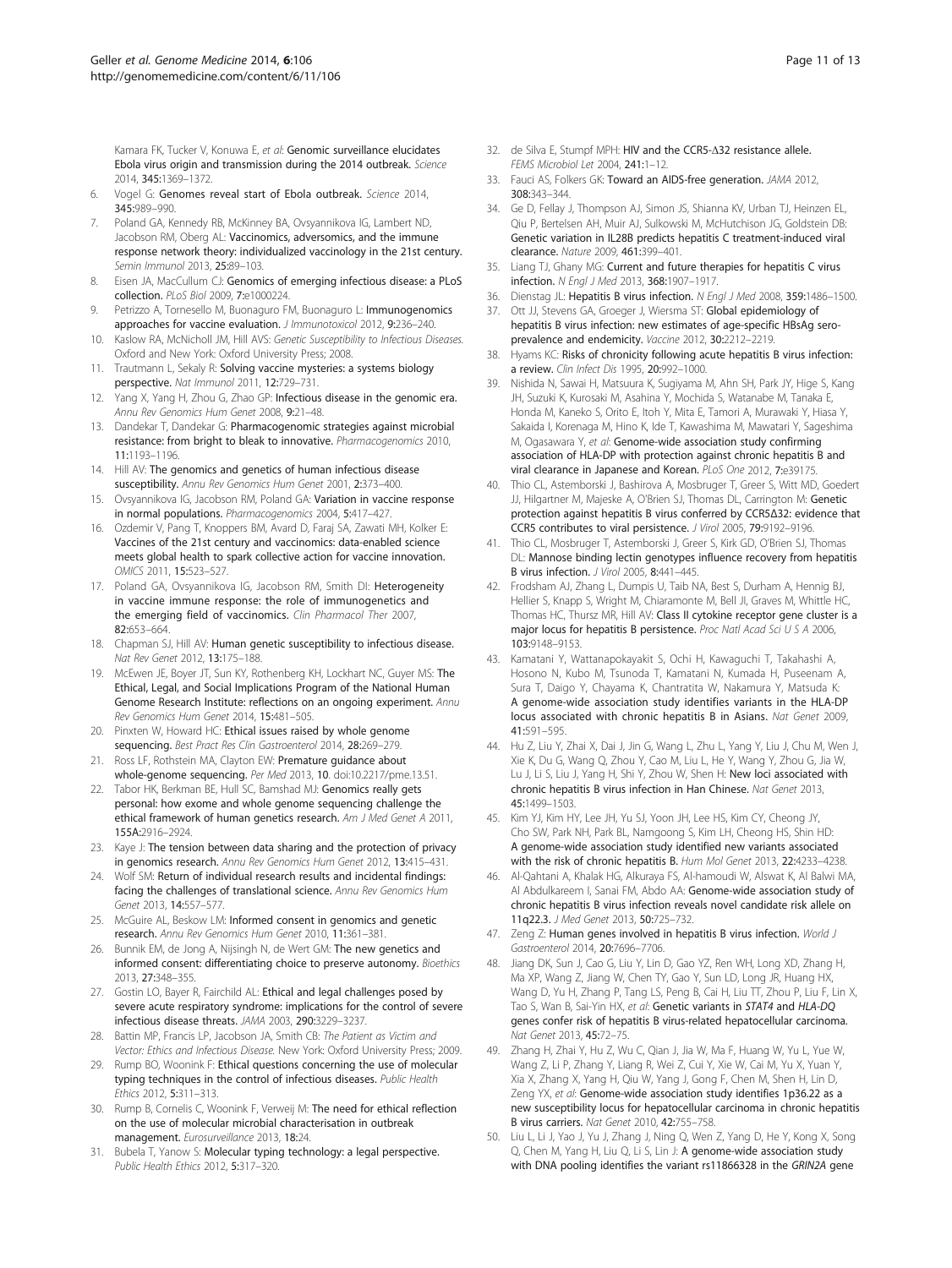<span id="page-11-0"></span>that affects disease progression of chronic HBV infection. Viral Immunol 2011, 24:397–402.

- 51. Kirk GD, Turner PC, Gong Y, Lesi OA, Mendy M, Goedert JJ, Hall AJ, Whittle H, Hainaut P, Montesano R, Wild CP: Hepatocellular carcinoma and polymorphisms in carcinogen-metabolizing and DNA repair enzymes in a population with aflatoxin exposure and hepatitis B virus endemicity. Cancer Epidemiol Biomarkers Prev 2005, 14:373–379.
- 52. Mbarek H, Ochi H, Urabe Y, Kumar V, Kubo M, Hosono N, Takahashi A, Kamatani Y, Miki D, Abe H, Tsunoda T, Kamatani N, Chayama K, Nakamura Y, Matsuda K: A genome-wide association study of chronic hepatitis B identified novel risk locus in a Japanese population. Hum Mol Genet 2011, 20:3884–3892.
- 53. Sonneveld MJ, Wong VW, Woltman AM, Wong GL, Cakaloglu Y, Zeuzem S, Buster EH, Uitterlinden AG, Hansen BE, Chan HL, Janssen HL: Polymorphisms near IL28B and serologic response to peginterferon in HBeAg-positive patients with chronic hepatitis B. Gastroenterology 2012, 142:513–520.
- 54. Pan L, Zheng L, Zhang W, Wu X, Li Y, Yan B, Zhu X, Liu X, Yang C, Xu J, Zhou G, Xu A, Li H, Liu Y: A genome-wide association study identifies polymorphisms in the HLA-DR region associated with non-response to hepatitis B vaccination in Chinese Han populations. Hum Mol Genet 2014, 23:2210–2219.
- 55. Jilg N, Chung RT: One more piece in the interleukin28B gene puzzle? The case of hepatitis B. Hepatology 2013, 57:870–872.
- 56. Png E, Thalamuthu A, Ong RT, Shippe H, Boland GJ, Seielstad M: A genome-wide association study of hepatitis B vaccine response in an Indonesian population reveals multiple independent risk variants in the HLA region. Hum Mol Genetics 2011, 20:3893–3898.
- 57. Hennig BJ, Fielding K, Broxholme J, Diatta J, Mendy M, Moore C, Pollard AJ, Rayco-Solon P, Sirugo G, van der Sande MA, Waight P, Whittle HC, Zaman SM, Hill AV, Hall AJ: Host genetic factors and vaccine-induced immunity to hepatitis B virus infection. PLoS One 2008, 3:e1898.
- 58. Institute of Medicine Forum on Microbial Threats: The Domestic and International Impacts of the 2009-H1N1 Influenza A Pandemic: Global Challenges, Global Solutions: Workshop Summary. Washington DC: National Academies Press US; 2010.
- 59. Doshi P: The elusive definition of pandemic influenza. Bull World Health Organ 2011, 89:532–538.
- 60. Dawood FS, Iuliano AD, Reed C, Meltzer MI, Shay DK, Cheng PY, Bandaranayake D, Breiman RF, Brooks WA, Buchy P, Feikin DR, Fowler KB, Gordon A, Hien NT, Horby P, Huang QS, Katz MA, Krishnan A, Lal R, Montgomery JM, Mølbak K, Pebody R, Presanis AM, Razuri H, Steens A, Tinoco YO, Wallinga J, Yu H, Vong S, Bresee J, et al: Estimated global mortality associated with the first 12 months of 2009 pandemic influenza A H1N1 virus circulation: a modelling study. Lancet Infect Dis 2012, 12:687–695.
- 61. Chen KF, Gaydos C, Rothman RE: Update on emerging infections: news from the Centers for Disease Control and Prevention. Hospitalized patients with novel influenza A (H1N1) virus infection–California. Ann Emerg Med 2009, 54:732-736.
- 62. Bettinger JA, Sauve LJ, Scheifele DW, Moore D, Vaudry W, Tran D, Halperin SA, Pelletier L: Pandemic influenza in Canadian children: a summary of hospitalized pediatric cases. Vaccine 2010, 28:3180–3184.
- 63. Srivastava B, Blazejewska P, Hessmann M, Bruder D, Geffers R, Mauel S, Gruber AD, Schughart K: Host genetic background strongly influences the response to influenza A virus infections. PLoS One 2009, 4:e4857.
- 64. Keynan Y, Malik S, Fowke KR: The role of polymorphisms in host immune genes in determining the severity of respiratory illness caused by pandemic H1N1 influenza. Public Health Genomics 2013, 16:9–16.
- 65. Yan Q: Systems biology of influenza: understanding multidimensional interactions for personalized prevention and treatment. Methods Mol Biol 2010, 662:285–302.
- 66. Albright FS, Orlando P, Pavia AT, Jackson GG, Cannon Albright LA: Evidence for a heritable predisposition to death due to influenza. J Infect Dis 2008, 197:18–24.
- 67. Poland GA, Ovsyannikova IG, Jacobson RM: Immunogenetics of seasonal influenza vaccine response. Vaccine 2008, 26:D35–D40.
- 68. Zhang L, Katz JM, Gwinn M, Dowling NF, Khoury MJ: Systems-based candidate genes for human response to influenza infection. Infect Genet Evol 2009, 9:1148–1157.
- 69. Buonaguro L, Wang E, Tornsello M, Buonaguro FM, Marincola FM: Systems biology applied to vaccine and immunotherapy development. BMC Syst Biol 2011, 5:146.
- 70. Nohynek H, Jokinen J, Partinen M, Vaarala O, Kirjavainen T, Sundman J, Himanen SL, Hublin C, Julkunen I, Olsén P, Saarenpää-Heikkilä O, Kilpi T: AS03 adjuvanted AH1N1 vaccine associated with an abrupt increase in the incidence of childhood narcolepsy in Finland. PLoS One 2012, 7:e33536.
- 71. European Centre for Disease Prevention and Control: ECDC Technical Report: Narcolepsy in Association with Pandemic Influenza Vaccination: A Multicountry European Epidemiological Investigation. Stockholm: ECDC; 2012.
- 72. De la Herrán-Arita AK, Kornum BR, Mahlios J, Jiang W, Lin L, Hou T, Macaubas C, Einen M, Plazzi G, Crowe C, Newell EW, Davis MM, Mellins ED, Mignot E: CD4<sup>+</sup> T cell autoimmunity to hypocretin/orexin and crossreactivity to a 2009 H1N1 influenza A epitope in narcolepsy. Sci Transl Med 2013, 5:216ra176.
- 73. World Health Organization: Tuberculosis Fact Sheet N°104. [[http://www.](http://www.who.int/mediacentre/factsheets/fs104/en/) [who.int/mediacentre/factsheets/fs104/en/](http://www.who.int/mediacentre/factsheets/fs104/en/)]
- 74. Roy A, Eisenhut M, Harris RJ, Rodrigues LC, Sridhar S, Habermann S, Snell L, Mangtani P, Adetifa I, Lalvani A, Abubakar I: Effect of BCG vaccination against Mycobacterium tuberculosis infection in children: systematic review and meta-analysis. BMJ 2014, 349:g4643.
- 75. Liang B, Guo Y, Li Y, Kong H: Association between IL-10 gene polymorphisms and susceptibility of tuberculosis: evidence based on a meta-analysis. PLoS One 2014, 9:e88448.
- 76. Gardy JL, Johnston JC, Ho Sui SJ, Cook VJ, Shah L, Brodkin E, Rempel S, Moore R, Zhao Y, Holt R, Varhol R, Birol I, Lem M, Sharma MK, Elwood K, Jones SJ, Brinkman FS, Brunham RC, Tang P: Whole-genome sequencing and social-network analysis of a tuberculosis outbreak. N Engl J Med 2011, 364:730–739.
- 77. Zuckerman JN, Rombo L, Fisch A: The true burden and risk of cholera: implications for prevention and control. Lancet Infect Dis 2007, 7:521–530.
- 78. Marin MA, Fonseca EL, Andrade BN, Cabral AC, Vicente AC: Worldwide occurrence of integrative conjugative element encoding multidrug resistance determinants in epidemic Vibrio cholerae O1. PLoS One 2014, 9:e108728.
- 79. Zhu X, Zhang J, Fan W, Gong Y, Yan J, Yuan Z, Wu L, Cui H, Luo H, Kong Q, Tang L, Leng S, Liao Y, Fu W, Xiao Q, Li D: MAPKAP1 rs10118570 polymorphism is associated with anti-infection and anti-hepatic fibrogenesis in Schistosomiasis japonica. PLoS One 2014, 9:e105995.
- 80. Mangano VD, Modiano D: Host genetics and parasitic infections. Clin Microbiol Infect 2014. doi:10.1111/1469-0691.12793.
- 81. Network MGE: Reappraisal of known malaria resistance loci in a large multicenter study. Nat Genet 2014, 46:1197–1204.
- 82. Timmann C, Thye T, Vens M, Evans J, May J, Ehmen C, Sievertsen J, Muntau B, Ruge G, Loag W, Ansong D, Antwi S, Asafo-Adjei E, Nguah SB, Kwakye KO, Akoto AO, Sylverken J, Brendel M, Schuldt K, Loley C, Franke A, Meyer CG, Agbenyega T, Ziegler A, Horstmann RD: Genome-wide association study indicates two novel resistance loci for severe malaria. Nature 2012, 489:443–446.
- 83. Arora N, Banerjee AK: New targets, new hope: novel drug targets for curbing malaria. Mini Rev Med Chem 2012, 12:210–226.
- 84. Afridi S, Atkinson A, Garnier S, Fumoux F, Rihet P: Malaria resistance genes are associated with the levels of IgG subclasses directed against Plasmodium falciparum blood-stage antigens in Burkina Faso. Malar J 2012, 11:308.
- 85. Loeb M: Genetic susceptibility to West Nile virus and dengue. Public Health Genomics 2013, 16:4–8.
- 86. Khor CC, Chau TN, Pang J, Davila S, Long HT, Ong RT, Dunstan SJ, Wills B, Farrar J, Van Tram T, Gan TT, Binh NT, Tri le T, Lien le B, Tuan NM, Tham NT, Lanh MN, Nguyet NM, Hieu NT, Van N, Vinh Chau N, Thuy TT, Tan DE, Sakuntabhai A, Teo YY, Hibberd ML, Simmons CP: Genome-wide association study identifies susceptibility loci for dengue shock syndrome at MICB and PLCE1. Nat Genet 2011, 43:1139–1141.
- 87. Magill SS, Edwards JR, Bamberg W, Beldavs ZG, Dumyati G, Kainer MA, Lynfield R, Maloney M, McAllister-Hollod L, Nadle J, Ray SM, Thompson DL, Wilson LE, Fridkin SK, Emerging Infections Program Healthcare-Associated Infections and Antimicrobial Use Prevalence Survey Team: Multistate pointprevalence survey of health care-associated infections. N Engl J Med 2014, 370:1198–1208.